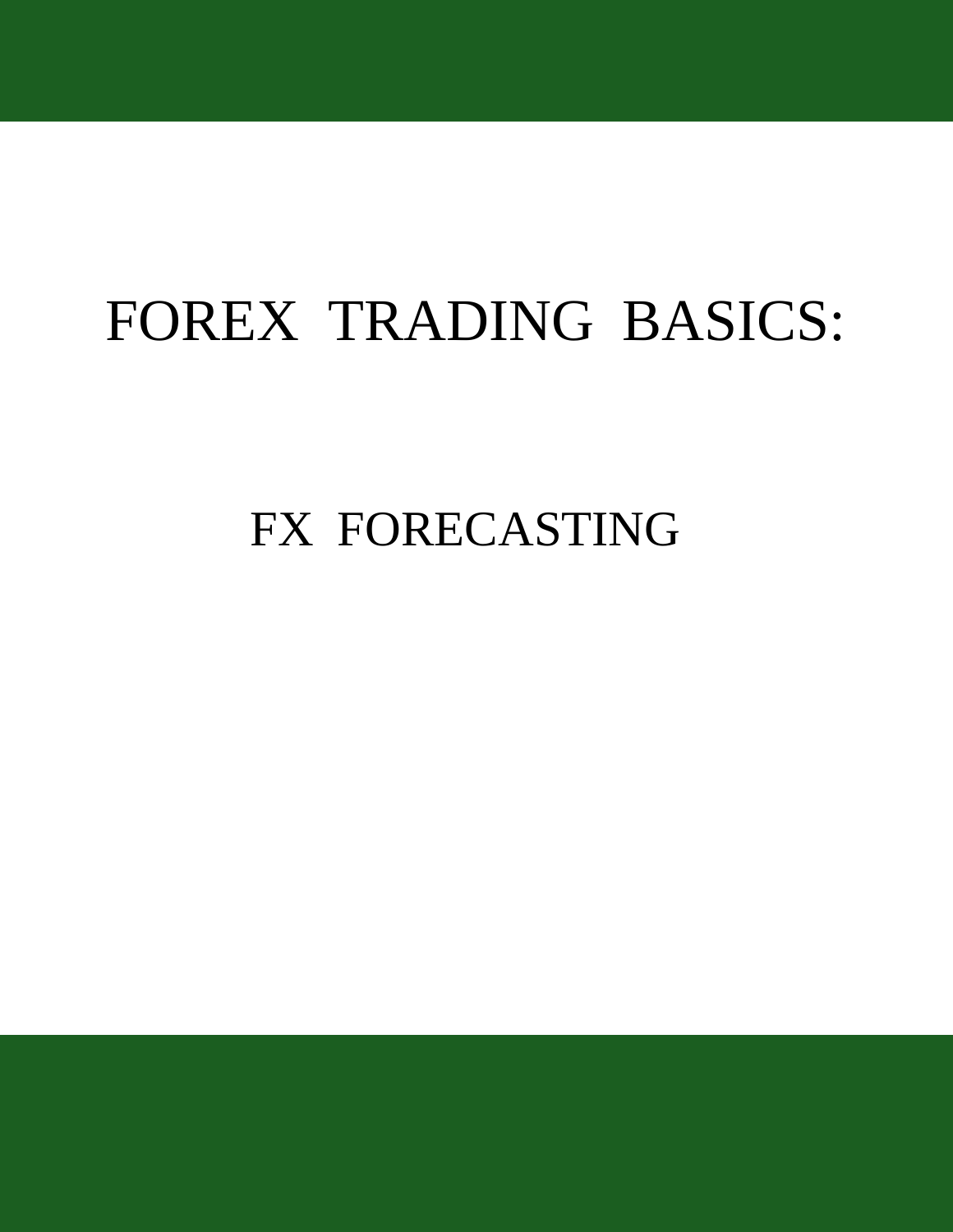# Forex forecasting

## **Basic Forex forecast methods: Technical analysis and fundamental analysis**

This article provides insight into the two major methods of analysis used to forecast the behavior of the Forex market. Technical analysis and fundamental analysis differ greatly, but both can be useful forecast tools for the Forex trader. They have the same goal - to predict a price or movement. The technician studies the effect while the fundamentalist studies the cause of market movement. Many successful traders combine a mixture of both approaches for superior results.

## Technical analysis

Technical analysis is a method of predicting price movements and future market trends by studying charts of past market action. Technical analysis is concerned with what has actually happened in the market, rather than what should happen and takes into account the price of instruments and the volume of trading, and creates charts from that data to use as the primary tool. One major advantage of technical analysis is that experienced analysts can follow many markets and market instruments simultaneously.

Technical analysis is built on three essential principles:

1. **Market action discounts everything!** This means that the actual price is a reflection of everything that is known to the market that could affect it, for example, supply and demand, political factors and market sentiment. However, the pure technical analyst is only concerned with price movements, not with the reasons for any changes.

2. **Prices move in trends** Technical analysis is used to identify patterns of market behavior that have long been recognized as significant. For many given patterns there is a high probability that they will produce the expected results. Also, there are recognized patterns that repeat themselves on a consistent basis.

3. **History repeats itself** Forex chart patterns have been recognized and categorized for over 100 years and the manner in which many patterns are repeated leads to the conclusion that human psychology changes little over time.

Forex charts are based on market action involving price. There are five categories in Forex technical analysis theory:

- **Indicators** (oscillators, e.g.: Relative Strength Index (RSI)
- **Number theory** (Fibonacci numbers, Gann numbers)
- **Waves** (Elliott wave theory)
- **Gaps** (high-low, open-closing)
- **Trends** (following moving average).

Some major technical analysis tools are described below:

#### Relative Strength Index (RSI):

The RSI measures the ratio of up-moves to down-moves and normalizes the calculation so that the index is expressed in a range of 0-100. If the RSI is 70 or greater, then the instrument is assumed to be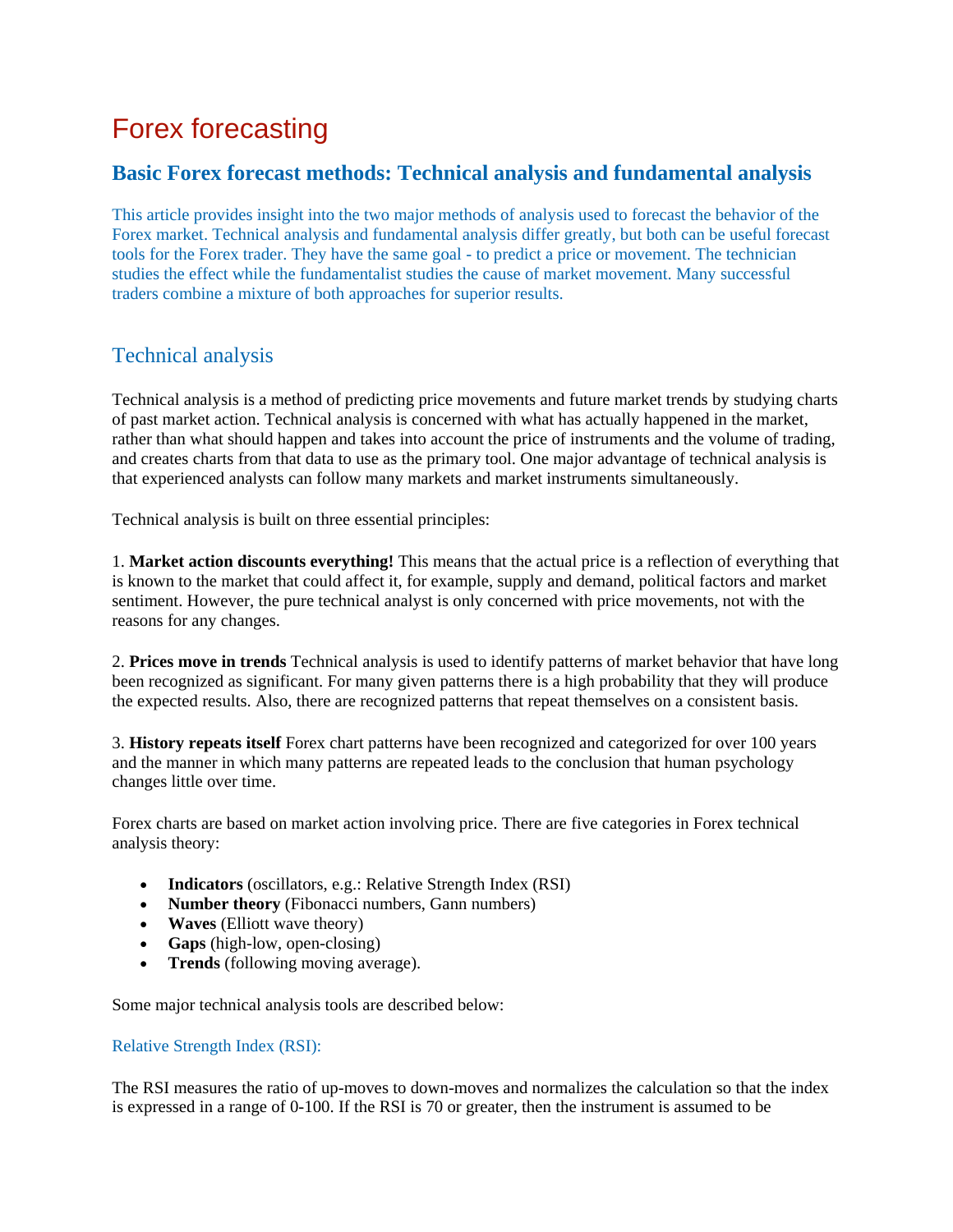overbought (a situation in which prices have risen more than market expectations). An RSI of 30 or less is taken as a signal that the instrument may be oversold (a situation in which prices have fallen more than the market expectations).

#### Stochastic oscillator:

This is used to indicate overbought/oversold conditions on a scale of 0-100%. The indicator is based on the observation that in a strong up trend, period closing prices tend to concentrate in the higher part of the period's range. Conversely, as prices fall in a strong down trend, closing prices tend to be near to the extreme low of the period range. Stochastic calculations produce two lines, %K and %D that are used to indicate overbought/oversold areas of a chart. Divergence between the stochastic lines and the price action of the underlying instrument gives a powerful trading signal.

#### Moving Average Convergence Divergence (MACD):

This indicator involves plotting two momentum lines. The MACD line is the difference between two exponential moving averages and the signal or trigger line, which is an exponential moving average of the difference. If the MACD and trigger lines cross, then this is taken as a signal that a change in the trend is likely.

#### Number theory:

Fibonacci numbers: The Fibonacci number sequence (1,1,2,3,5,8,13,21,34...) is constructed by adding the first two numbers to arrive at the third. The ratio of any number to the next larger number is 62%, which is a popular Fibonacci retracement number. The inverse of 62%, which is 38%, is also used as a Fibonacci retracement number.

#### Gann numbers:

W.D. Gann was a stock and a commodity trader working in the '50s who reputedly made over \$50 million in the markets. He made his fortune using methods that he developed for trading instruments based on relationships between price movement and time, known as time/price equivalents. There is no easy explanation for Gann's methods, but in essence he used angles in charts to determine support and resistance areas and predict the times of future trend changes. He also used lines in charts to predict support and resistance areas.

#### Waves

Elliott wave theory: The Elliott wave theory is an approach to market analysis that is based on repetitive wave patterns and the Fibonacci number sequence. An ideal Elliott wave patterns shows a five-wave advance followed by a three-wave decline.

#### Gaps

Gaps are spaces left on the bar chart where no trading has taken place. An up gap is formed when the lowest price on a trading day is higher than the highest high of the previous day. A down gap is formed when the highest price of the day is lower than the lowest price of the prior day. An up gap is usually a sign of market strength, while a down gap is a sign of market weakness. A breakaway gap is a price gap that forms on the completion of an important price pattern. It usually signals the beginning of an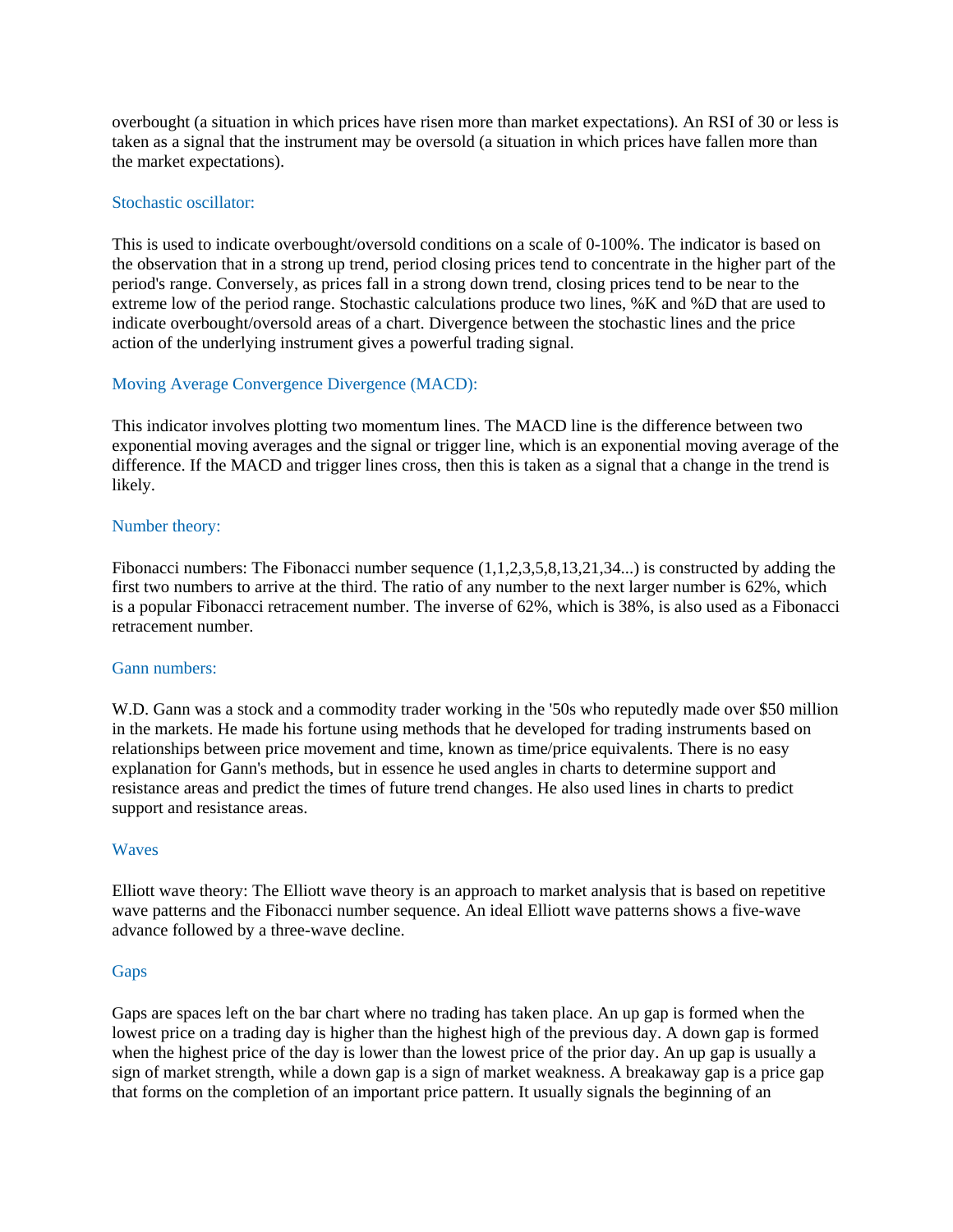important price move. A runaway gap is a price gap that usually occurs around the mid-point of an important market trend. For that reason, it is also called a measuring gap. An exhaustion gap is a price gap that occurs at the end of an important trend and signals that the trend is ending.

#### **Trends**

A trend refers to the direction of prices. Rising peaks and troughs constitute an up trend; falling peaks and troughs constitute a downtrend that determines the steepness of the current trend. The breaking of a trend line usually signals a trend reversal. Horizontal peaks and troughs characterize a trading range.

Moving averages are used to smooth price information in order to confirm trends and support and resistance levels. They are also useful in deciding on a trading strategy, particularly in futures trading or a market with a strong up or down trend.

The most common technical tools:

**Coppock Curve** is an investment tool used in technical analysis for predicting bear market lows.

**DMI** (Directional Movement Indicator) is a popular technical indicator used to determine whether or not a currency pair is trending.

Unlike the fundamental analyst, the technical analyst is not much concerned with any of the "bigger picture" factors affecting the market, but concentrates on the activity of that instrument's market.

## Fundamental analysis

Fundamental analysis is a method of forecasting the future price movements of a financial instrument based on economic, political, environmental and other relevant factors and statistics that will affect the basic supply and demand of whatever underlies the financial instrument. In practice, many market players use technical analysis in conjunction with fundamental analysis to determine their trading strategy. One major advantage of technical analysis is that experienced analysts can follow many markets and market instruments, whereas the fundamental analyst needs to know a particular market intimately. Fundamental analysis focuses on what ought to happen in a market. Factors involved in price analysis: Supply and demand, seasonal cycles, weather and government policy.

The fundamentalist studies the cause of market movement, while the technician studies the effect. Fundamental analysis is a macro or strategic assessment of where a currency should be trading based on any criteria but the movement of the currency's price itself. These criteria often include the economic condition of the country that the currency represents, monetary policy, and other "fundamental" elements.

Many profitable trades are made moments prior to or shortly after major economic announcements.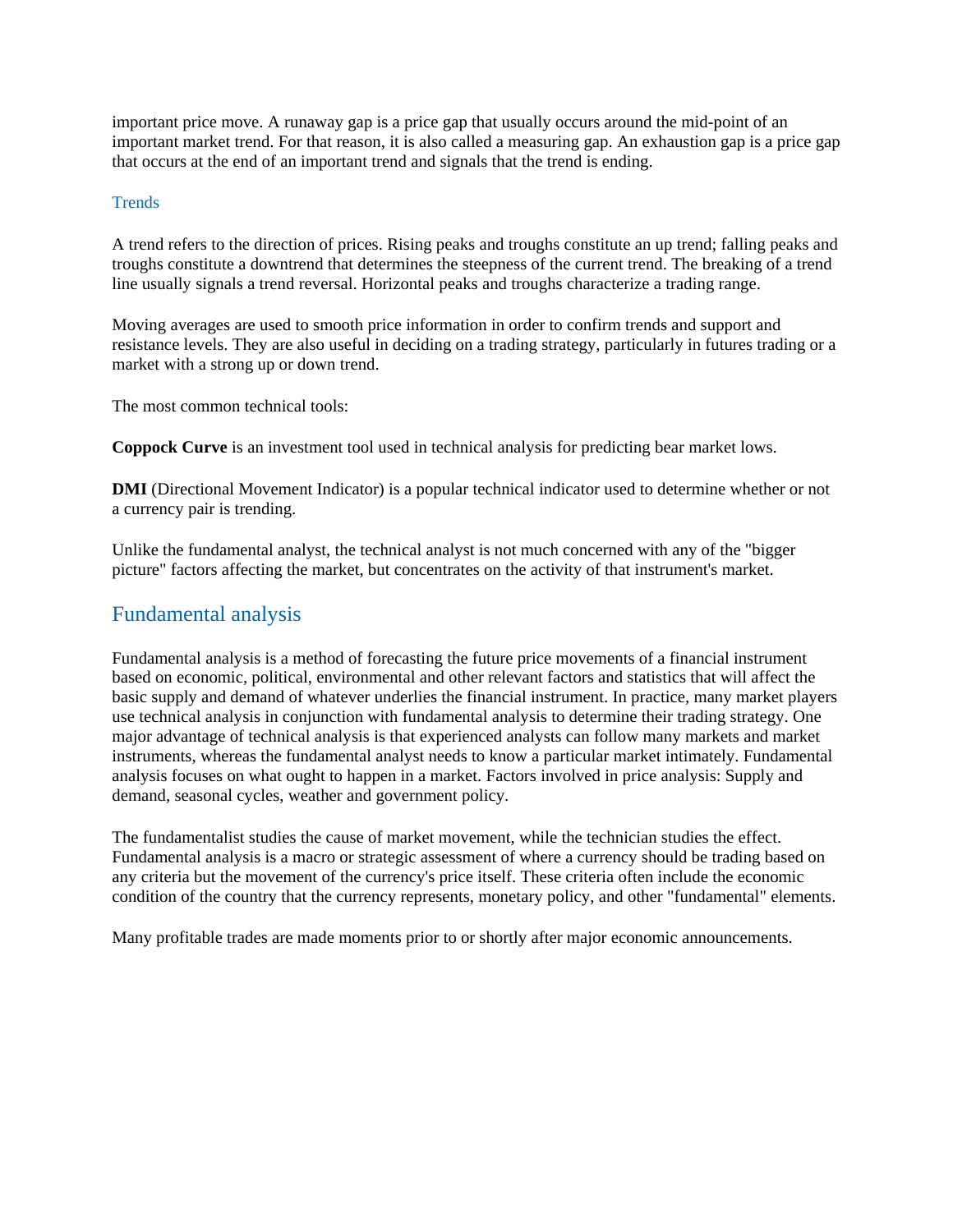## **Chartism**

## **Types of Forex Charts**

Let's take a look at the three most popular types of charts:

- 1. Line chart
- 2. Bar chart
- 3. Candlestick chart

#### *Line Charts*

A simple line chart draws a line from one closing price to the next closing price. When strung together with a line, we can see the general price movement of a currency pair over a period of time.

Here is an example of a line chart for EUR/USD:



#### *Bar Charts*

A **bar chart** also shows closing prices, while simultaneously showing opening prices, as well as the highs and lows. The bottom of the vertical bar indicates the lowest traded price for that time period, while the top of the bar indicates the highest price paid. So, the vertical bar indicates the currency pair's trading range as a whole. The horizontal hash on the left side of the bar is the opening price, and the right-side horizontal hash is the closing price.

Here is an example of a bar chart for EUR/USD: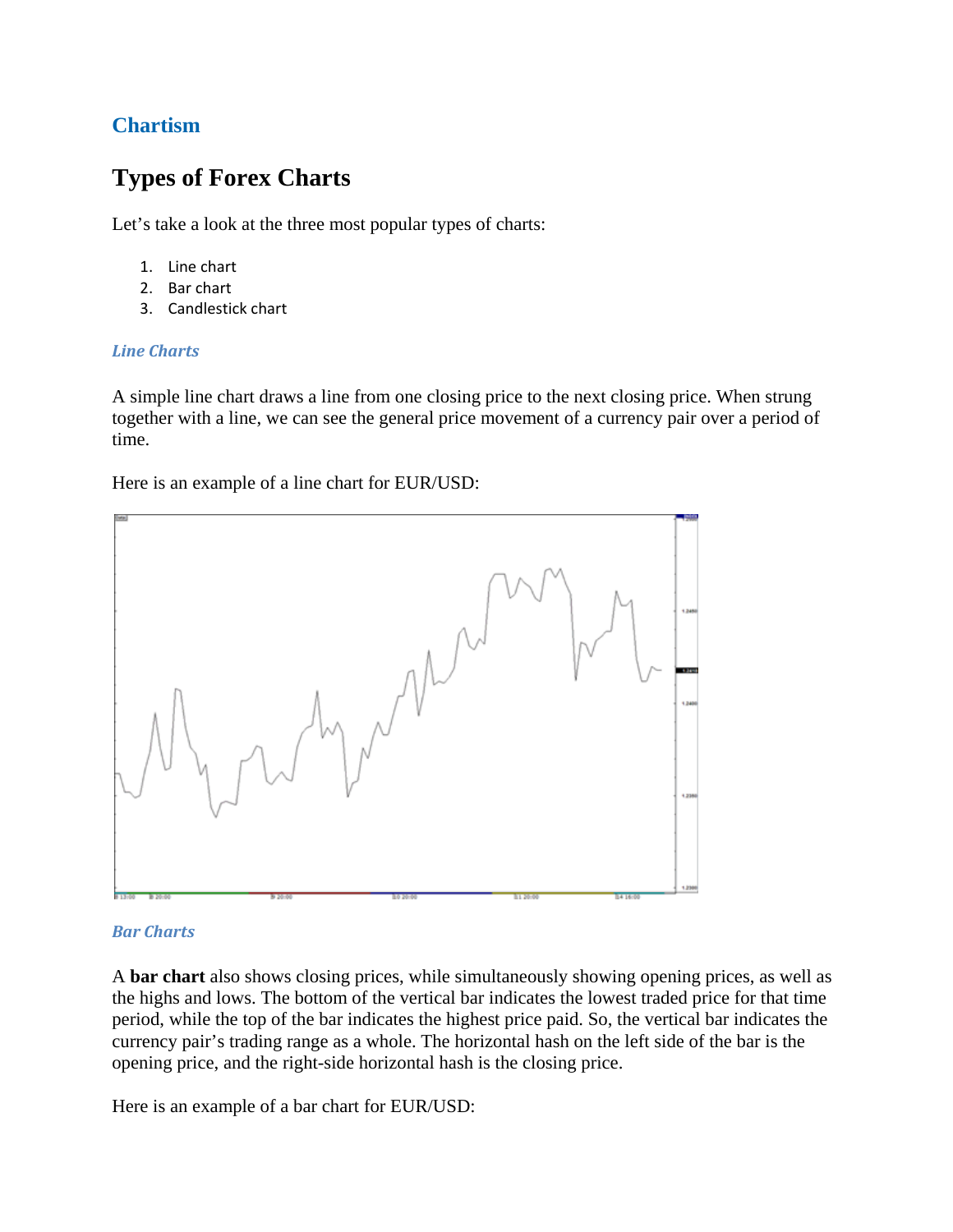

**NOTE:** Throughout our lessons, you will see the word "bar" in reference to a single piece of data on a chart. A bar is simply one segment of time, whether it is one day, one week, or one hour. When you see the word 'bar' going forward, be sure to understand what time frame it is referencing.

Bar charts are also called "OHLC" charts, because they indicate the **O**pen, the **H**igh, the **L**ow,



#### *Candlestick Charts*

**Candlestick charts** show the same information as a bar chart, but in a prettier, graphic format.

Candlestick bars still indicate the high-to-low range with a vertical line. However, in candlestick charting, the larger block in the middle indicates the range between the opening and closing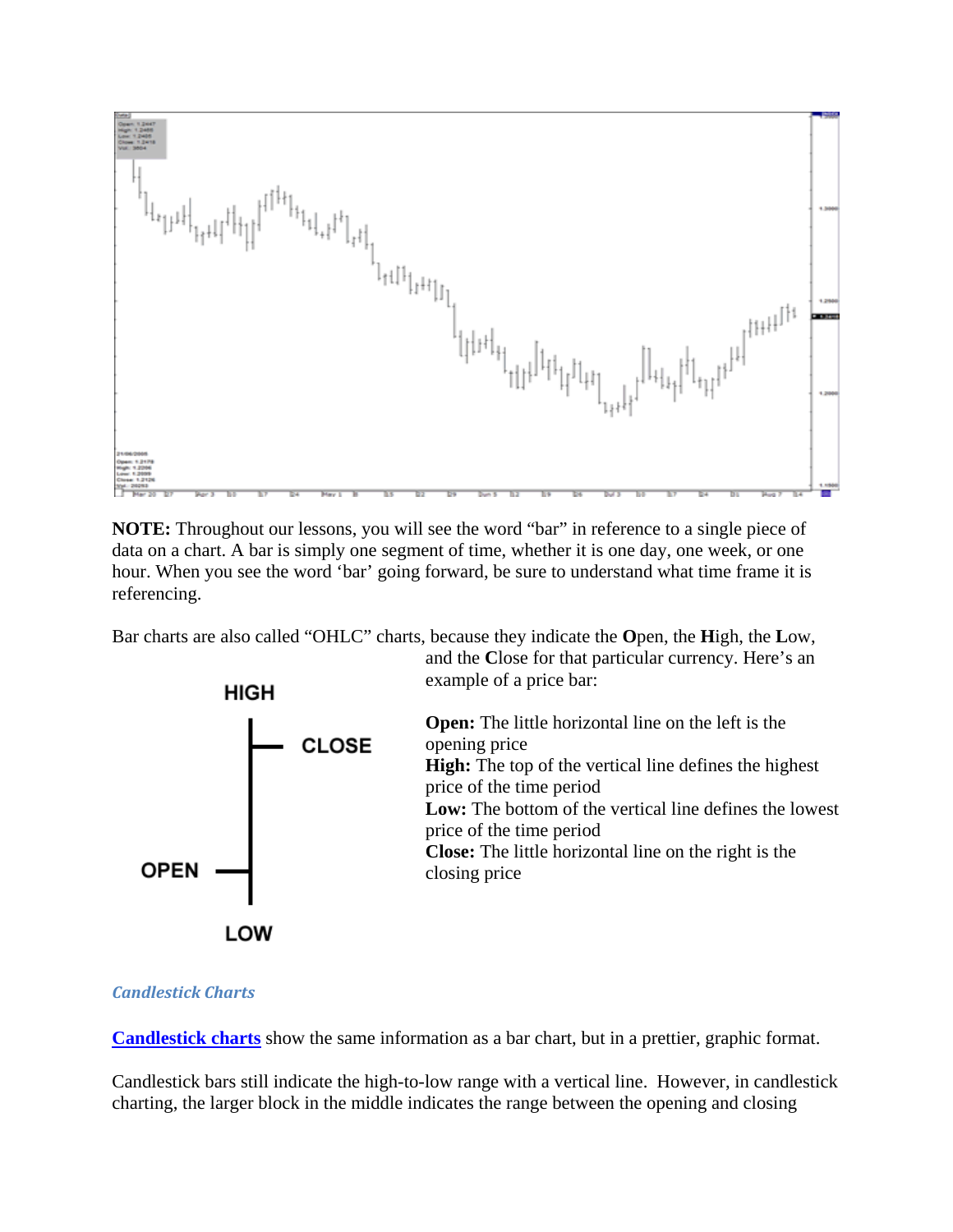prices. Traditionally, if the block in the middle is filled or colored in, then the currency closed lower than it opened.

In the following example, the 'filled color' is black. For our 'filled' blocks, the top of the block is the opening price, and the bottom of the block is the closing price. If the closing price is higher than the opening price, then the block in the middle will be "white" or hollow or unfilled.



We don't like to use the traditional black and white candlesticks. We feel it's easier to look at a chart that's colored. A color television is much better than a black and white television, so why not in candlestick charts?

We simply substituted green instead of white, and red instead of black. This means that if the price closed higher than it opened, the candlestick would be green. If the price closed lower than it opened, the candlestick would be red. In our later lessons, you will see how using green and red candles will allow you to "see" things on the charts much faster, such as uptrend/downtrends and possible reversal points.

For now, just remember that we use red and green candlesticks instead of black and white and we will be using these colors from now on.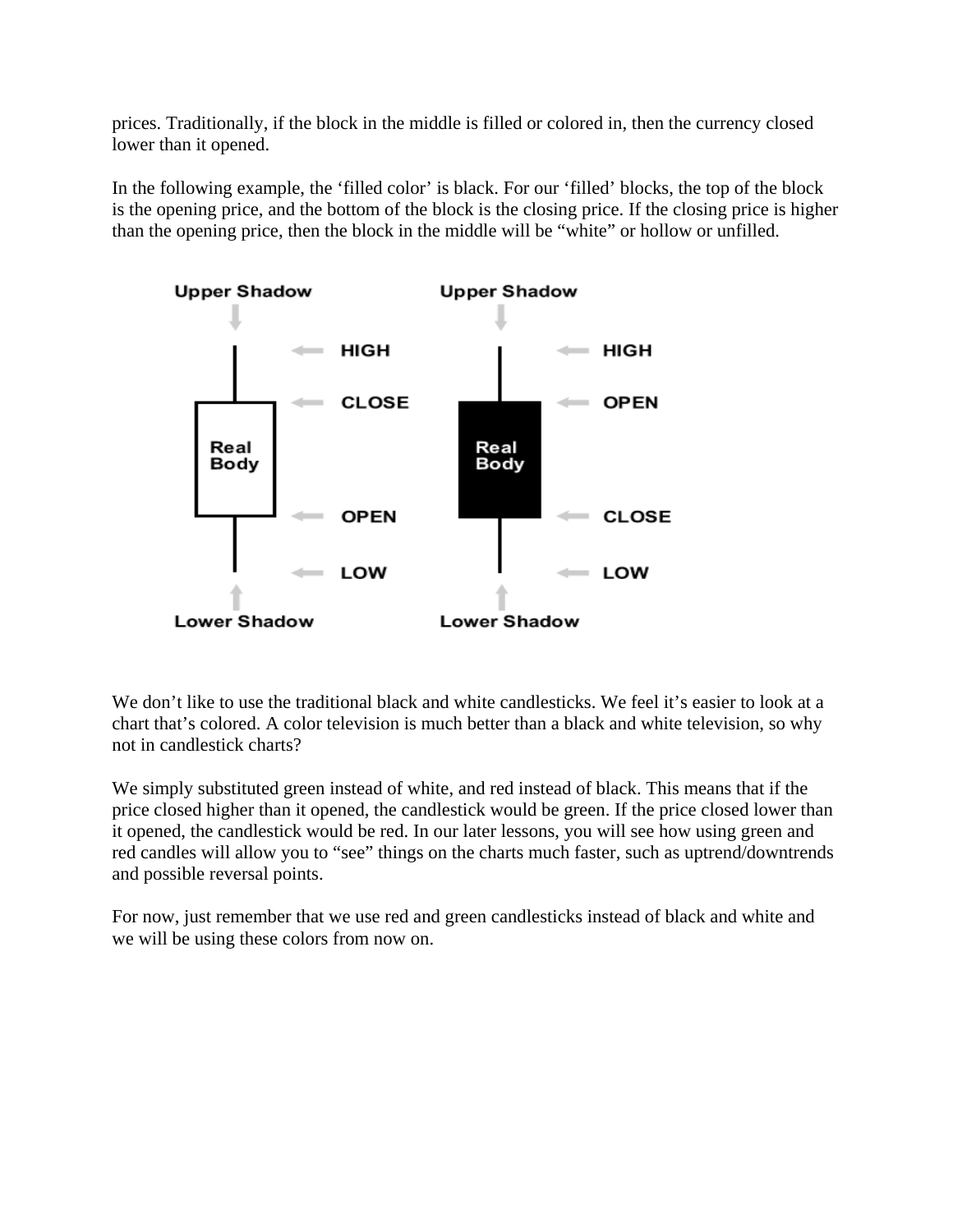Check out these candlesticks…



Here is an example of a candlestick chart for EUR/USD. Isn't it pretty?



The purpose of candlestick charting is strictly to serve as a visual aid, since the exact same information appears on an OHLC bar chart. The advantages of candlestick charting are:

- Candlesticks are easy to interpret, and are a good place for a beginner to start figuring out chart analysis.
- Candlesticks are easy to use. Your eyes adapt almost immediately to the information in the bar notation.
- Candlesticks and candlestick patterns have cool names such as the shooting star, which helps you to remember what the pattern means.
- Candlesticks are good at identifying marketing turning points reversals from an uptrend to a downtrend or a downtrend to an uptrend. You will learn more about this later.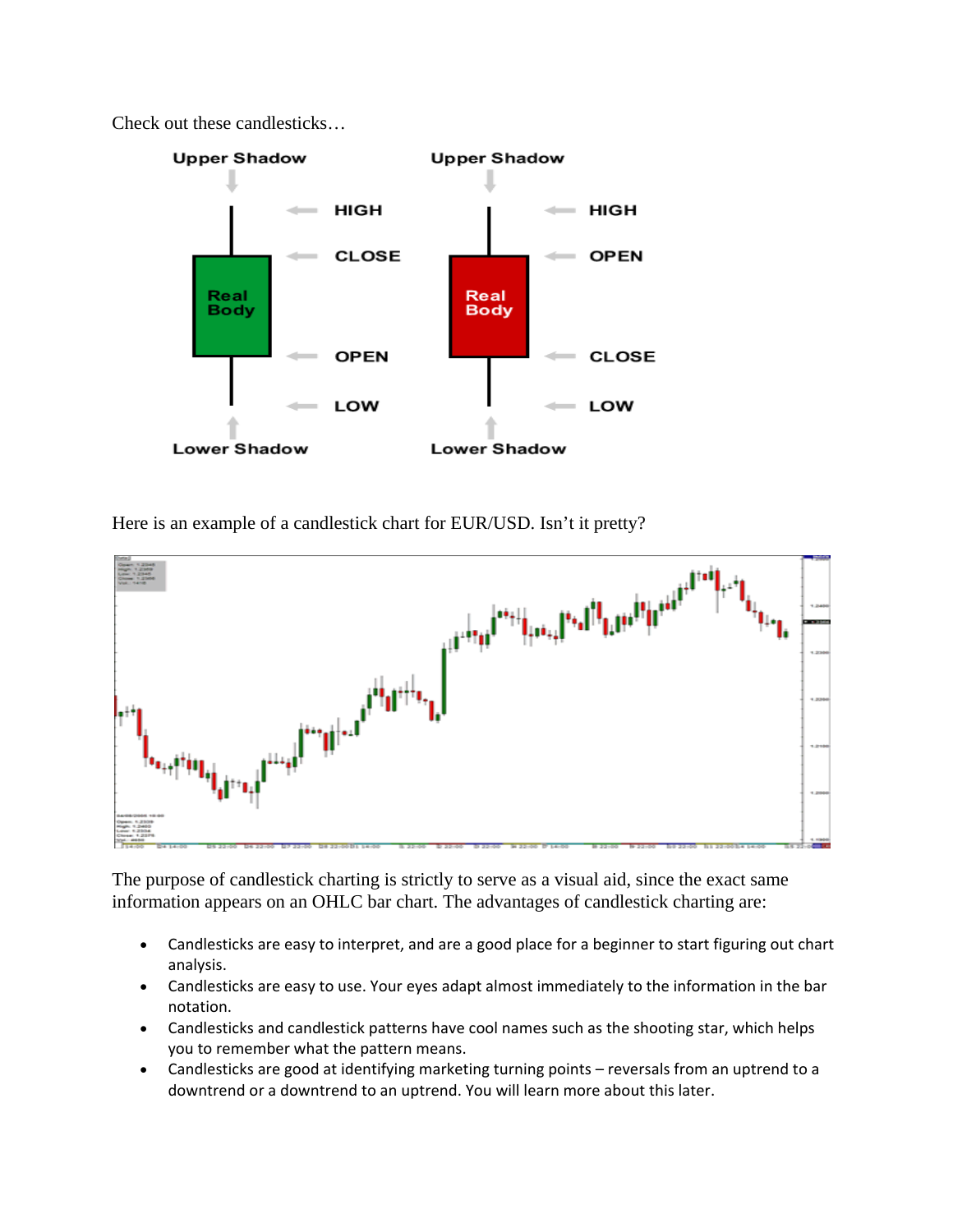# **Price Smoothing**

A moving average is simply a way to smooth out price action over time. By "moving average", we mean that you are taking the average closing price of a currency for the last 'X' number of



Like every indicator, a moving average indicator is used to help us forecast future prices. By looking at the slope of the moving average, you can make general predictions as to where the price will go.

As we said, moving averages smooth out price action. There are different types of moving averages, and each of them has their own level of "smoothness". Generally, the smoother the moving average, the slower it is to react to the price movement. The choppier the moving average, the quicker it is to react to the price movement.

## *Simple Moving Average (SMA)*

A simple moving average is the simplest type of moving average. Basically, a simple moving average is calculated by adding up the last "X" period's closing prices and then dividing that number by X.

 If you plotted a 5 period simple moving average on a 1 hour chart, you would add up the closing prices for the last 5 hours, and then divide that number by 5. Voila! You have your simple moving average.

If you were to plot a 5 period simple moving average on a 10 minute chart, you would add up the closing prices of the last **50** minutes and then divide that number by 5.

If you were to plot a 5 period simple moving average on a 30 minute chart, you would add up the closing prices of the last **150** minutes and then divide that number by 5.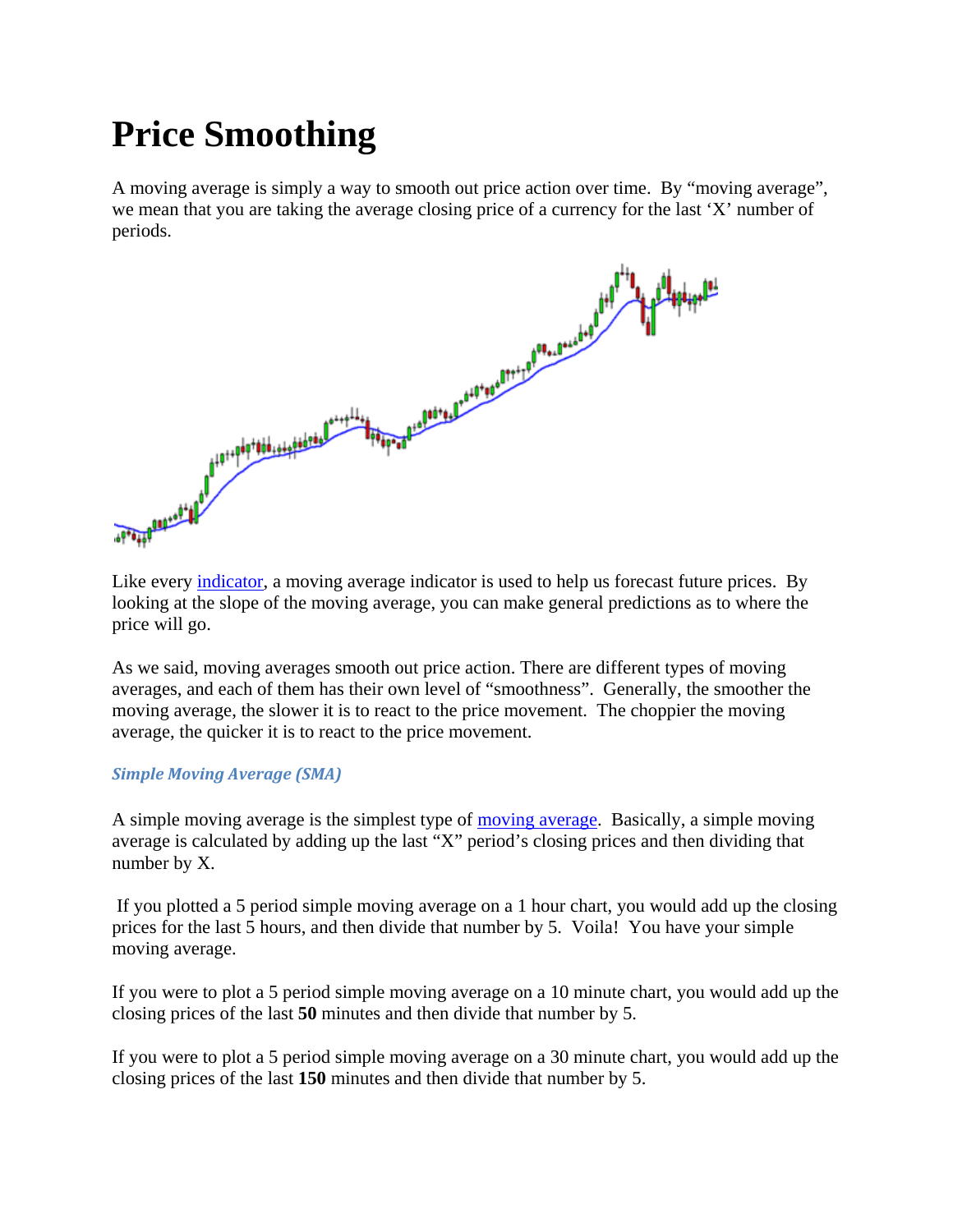Most charting packages will do all the calculations for you. The reason we just bored you (yawn!) with how to calculate a simple moving average is because it is important that you understand **how** the moving averages are calculated. If you understand how each moving average is calculated, you can make your own decision as to which type is better for you.

Just like any indicator out there, moving averages operate with a delay. Because you are taking the **averages** of the price, you are really only seeing a "forecast" of the future price and not a concrete view of the future. Disclaimer: Moving averages will not turn you into Ms. Cleo the psychic!



Here is an example of how moving averages smooth out the price action.

On the previous chart, you can see 3 different SMAs. As you can see, the longer the SMA period is, the more it lags behind the price. Notice how the 62 SMA is farther away from the current price than the 30 and 5 SMA. This is because with the 62 SMA, you are adding up the closing prices of the last **62** periods and dividing it by 62. The higher the number period you use, the slower it is to react to the price movement.

The SMA's in this chart show you the overall sentiment of the market at this point in time. Instead of just looking at the current price of the market, the moving averages give us a broader view, and we can now make a general prediction of its future price.

## *Exponential Moving Average (EMA)*

Although the simple moving average is a great tool, there is one major flaw associated with it. Simple moving averages are very susceptible to spikes. Let me show you an example of what I mean: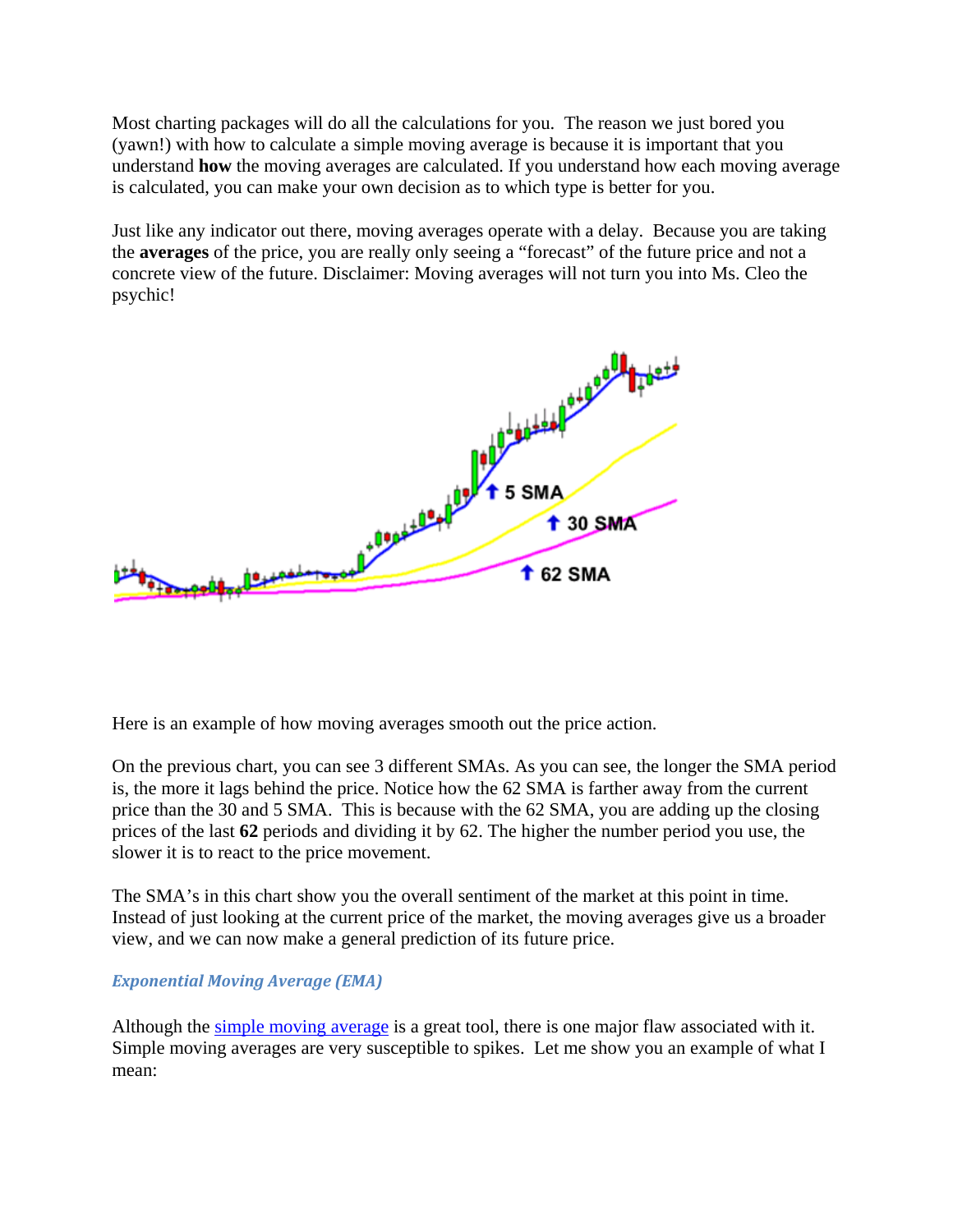Let's say we plot a 5 period SMA on the daily chart of the EUR/USD and the closing prices for the last 5 days are as follows:

Day 1: 1.2345 Day 2: 1.2350 Day 3: 1.2360 Day 4: 1.2365 Day 5: 1.2370

The simple moving average would be calculated as  $(1.2345+1.2350+1.2360+1.2365+1.2370)/5=1.2358$ 

Simple enough right?

Well what if Day 2's price was 1.2300? The result of the simple moving average would be a lot lower and it would give you the notion that the price was actually going down, when in reality, Day 2 could have just been a one time event (maybe interest rates decreasing).

The point I'm trying to make is that sometimes the simple moving average might be *too* simple. If only there was a way that you could filter out these spikes so that you wouldn't get the wrong idea. Hmmmm…I wonder….Wait a minute……Yep, there is a way!

It's called the Exponential Moving Average!

Exponential moving averages (EMA) give more weight to the most recent periods. In our example above, the EMA would put more weight on Days 3-5, which means that the spike on Day 2 would be of lesser value and wouldn't affect the moving average as much. What this does is it puts more emphasis on what traders are doing NOW.

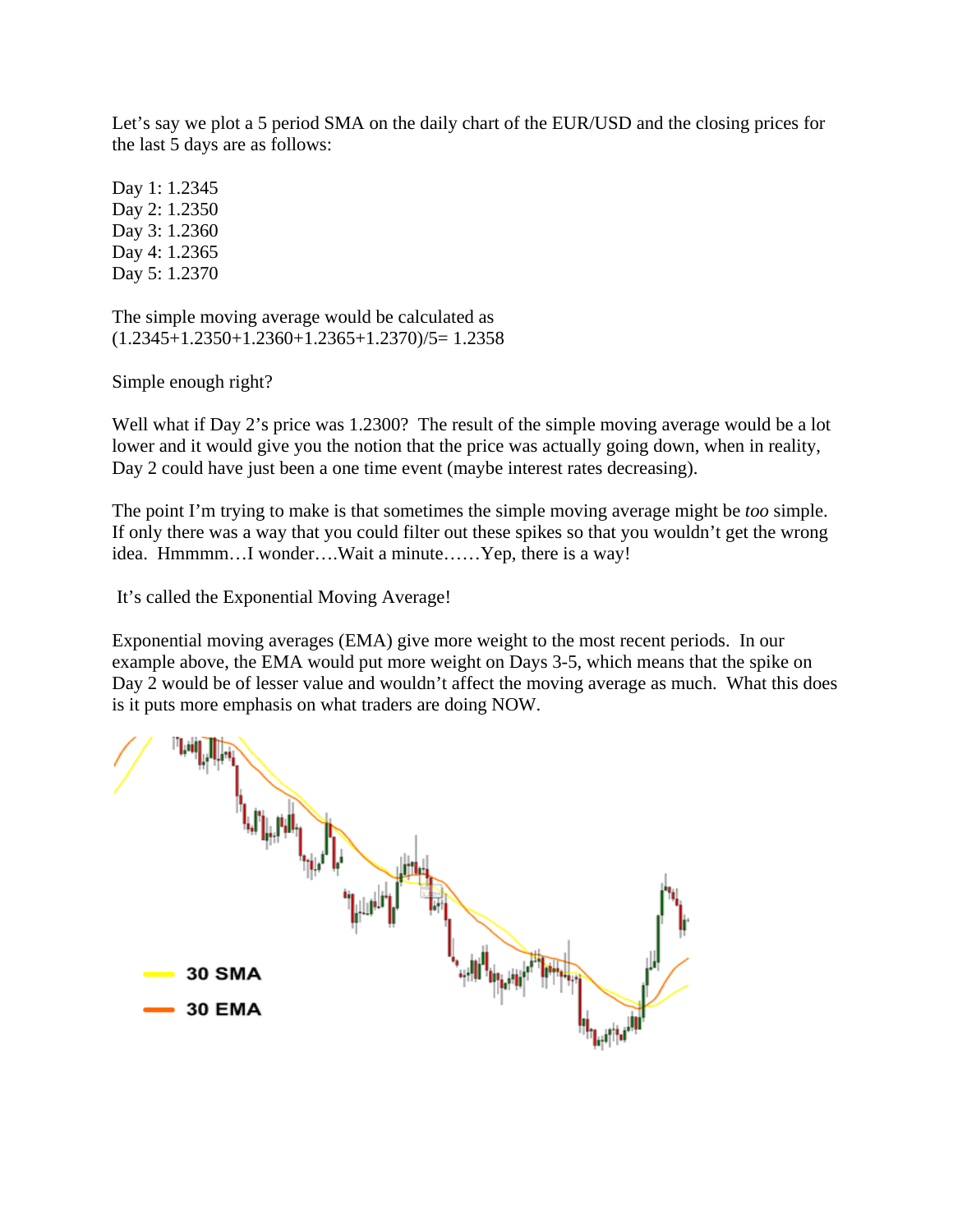When trading, it is far more important to see what traders are doing now rather than what they did last week or last month.

#### *Which is better: Simple or Exponential?*

First, let's start with an exponential moving average. When you want a moving average that will respond to the price action rather quickly, then a short period EMA is the best way to go. These can help you catch trends very early, which will result in higher profit. In fact, the earlier you catch a trend, the longer you can ride it and rake in those profits!

The downside to the choppy moving average is that you might get faked out. Because the moving average responds so quickly to the price, you might think a trend is forming when in actuality; it could just be a price spike.

With a simple moving average, the opposite is true. When you want a moving average that is smoother and slower to respond to price action, then a longer period SMA is the best way to go.

Although it is slow to respond to the price action, it will save you from many fake outs. The downside is that it might delay you too long, and you might miss out on a good trade.

| <b>SMA</b>                                                                                              | <b>EMA</b>                                               |
|---------------------------------------------------------------------------------------------------------|----------------------------------------------------------|
| Displays a smooth chart, which eliminates most Quick moving, and is good at showing recent<br>fakeouts. | price swings.                                            |
| Slow moving, which may cause a lag in buying<br>Cons: and selling signals.                              | More prone to cause fakeouts and give errant<br>signals. |

So which one is better? It's really up to you to decide. Many traders plot several different moving averages to give them both sides of the story. They might use a longer period simple moving average to find out what the overall trend is, and then use a shorter period exponential moving average to find a good time to enter a trade.

# **Common Chart Indicators**

## *Bollinger Bands*

Bollinger bands are used to measure a market's volatility. Basically, this little tool tells us whether the market is quiet or whether the market is LOUD! When the market is quiet, the bands contract; and when the market is LOUD, the bands expand. Notice on the chart below that when the price was quiet, the bands were close together, but when the price moved up, the bands spread apart.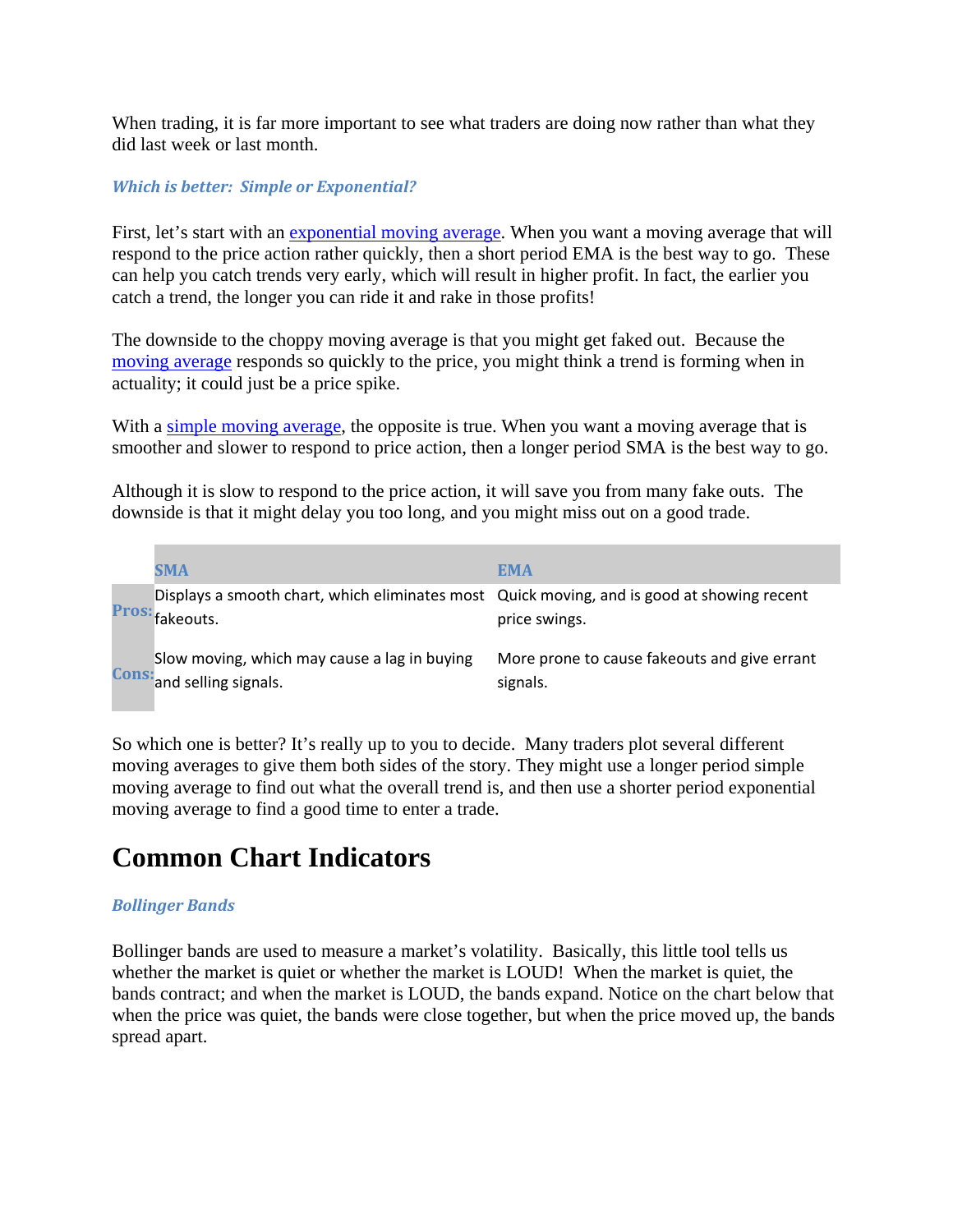

That's all there is to it. Yes, we could go on and bore you by going into the history of the Bollinger band, how it is calculated, the mathematical formulas behind it, and so on and so forth, but we really didn't feel like typing it all out.

The Bollinger Bounce

One thing you should know about Bollinger Bands is that price tends to return to the middle of the bands. That is the whole idea behind the Bollinger bounce (smart, huh?). If this is the case, then by looking at the chart below, can you tell us where the price might go next?



If you said down, then you are correct! As you can see, the price settled back down towards the middle area of the bands.

That's all there is to it. What you just saw was a classic Bollinger bounce. The reason these bounces occur is because Bollinger Bands act like mini support and resistance levels. The longer the time frame you are in, the stronger these bands are. Many traders have developed systems that thrive on these bounces, and this strategy is best used when the market is ranging and there is no clear trend.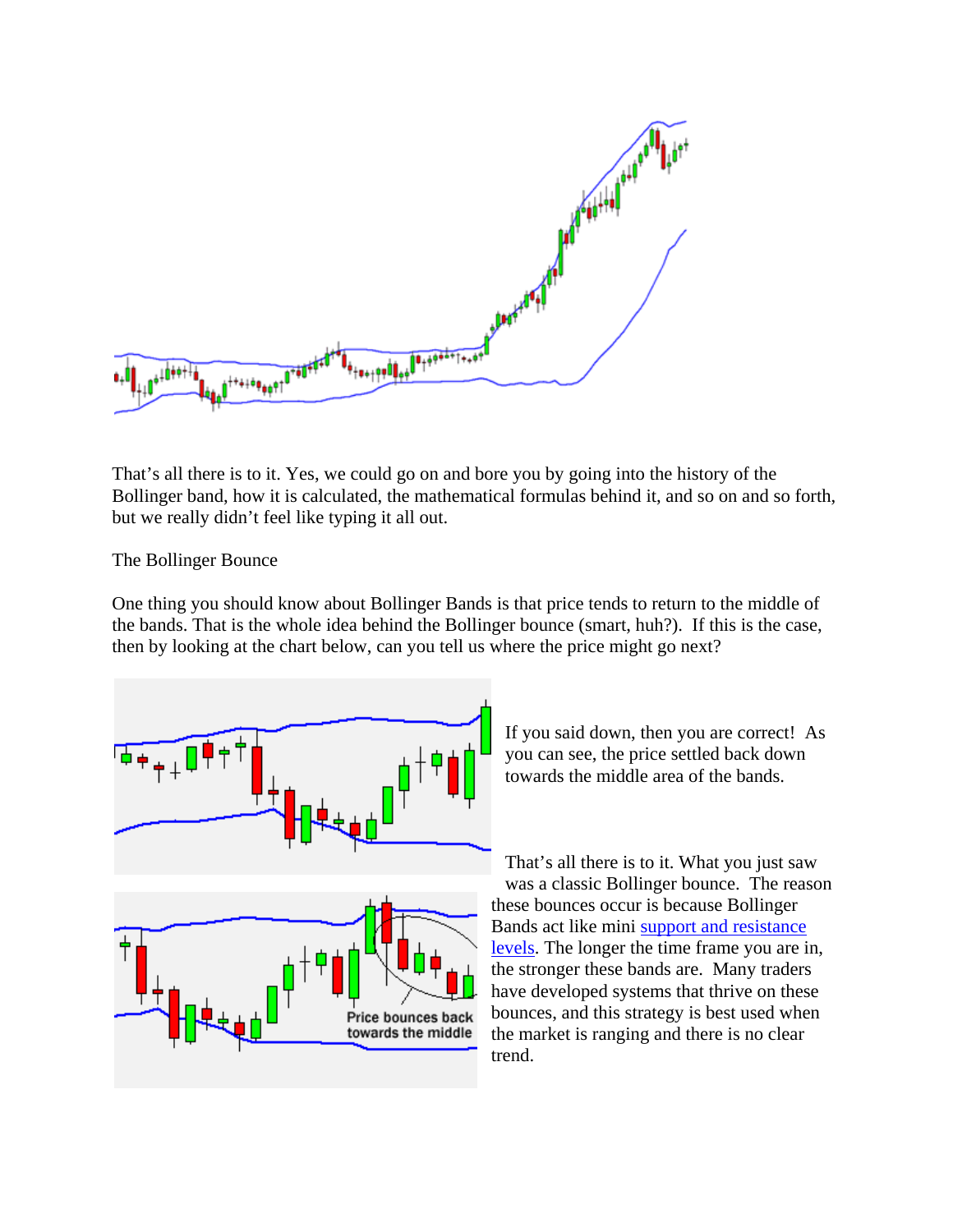#### *MACD*

MACD is an acronym for **M**oving **A**verage **C**onvergence **D**ivergence. This tool is used to identify moving averages that are indicating a new trend, whether it's bullish or bearish. After all, our #1 priority in trading is being able to find a trend, because that is where the most money is made.



With an MACD chart, you will usually see three numbers that are used for its settings.

- The first is the number of periods that is used to calculate the faster moving average.
- The second is the number of periods that are used in the slower moving average.
- And the third is the number of bars that is used to calculate the moving average of the difference between the faster and slower moving averages.

For example, if you were to see "12,26,9" as the MACD parameters (which is usually the default setting for most charting packages), this is how you would interpret it:

- The 12 represents the previous 12 bars of the faster moving average.
- The 26 represents the previous 26 bars of the slower moving average.
- The 9 represents the previous 9 bars of the difference between the two moving averages. This is plotted by vertical lines called a histogram (The blue lines in the chart above).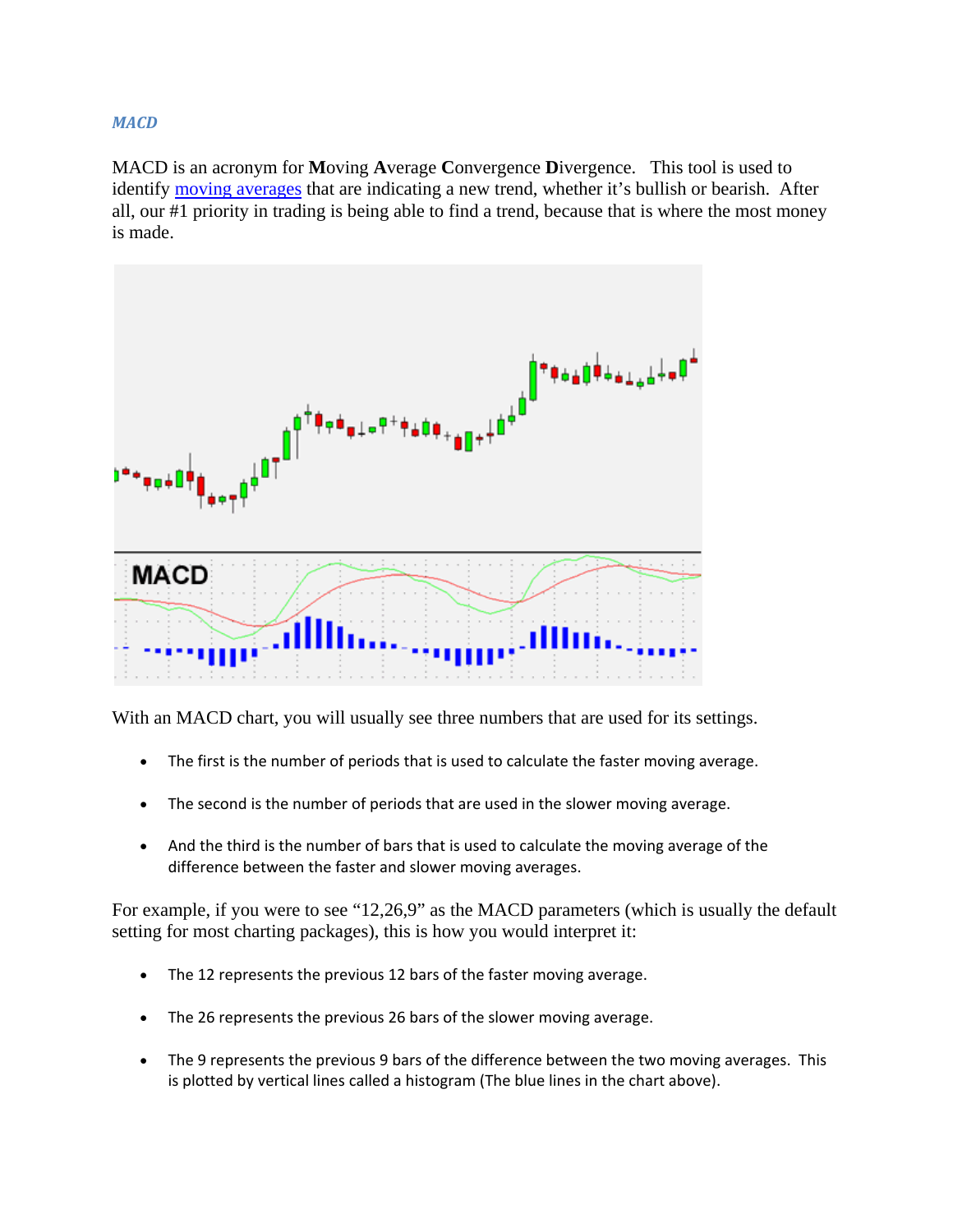There is a common misconception when it comes to the lines of the MACD. The two lines that are drawn are NOT moving averages of the price. Instead, they are the moving averages of the DIFFERENCE between two moving averages.

In our example above, the faster moving average is the moving average of the difference between the 12 and 26 period moving averages. The slower moving average plots the average of the previous MACD line. Once again, from our example above, this would be a 9 period moving average.

This means that we are taking the average of the last 9 periods of the faster MACD line, and plotting it as our "slower" moving average. What this does is it smoothes out the original line even more, which gives us a more accurate line.

The histogram simply plots the difference between the fast and slow moving average. If you look at our original chart, you can see that as the two moving averages separate, the histogram gets bigger. This is called divergence, because the faster moving average is "diverging" or moving away from the slower moving average.

As the moving averages get closer to each other, the histogram gets smaller. This is called convergence because the faster moving average is "converging" or getting closer to the slower moving average. And that, my friend, is how you get the name, **M**oving **A**verage **C**onvergence **D**ivergence! Whew, we need to crack our knuckles after that one!

#### *MACD Crossover*

Because there are two moving averages with different "speeds", the faster one will obviously be quicker to react to price movement than the slower one. When a new trend occurs, the fast line will react first and eventually cross the slower line. When this "crossover" occurs, and the fast line starts to "diverge" or move away from the slower line, it often indicates that a new trend has formed.

From the chart above, you can see that the fast line crossed under the slow line and correctly identified a new downtrend. Notice that when the lines crossed, the histogram temporarily disappears. This is because the difference between the lines at the time of the cross is 0. As the downtrend begins and the fast line diverges away from the slow line, the histogram gets bigger, which is good indication of a strong trend.

There is one drawback to MACD. Naturally, moving averages tend to lag behind price. After all, it's just an

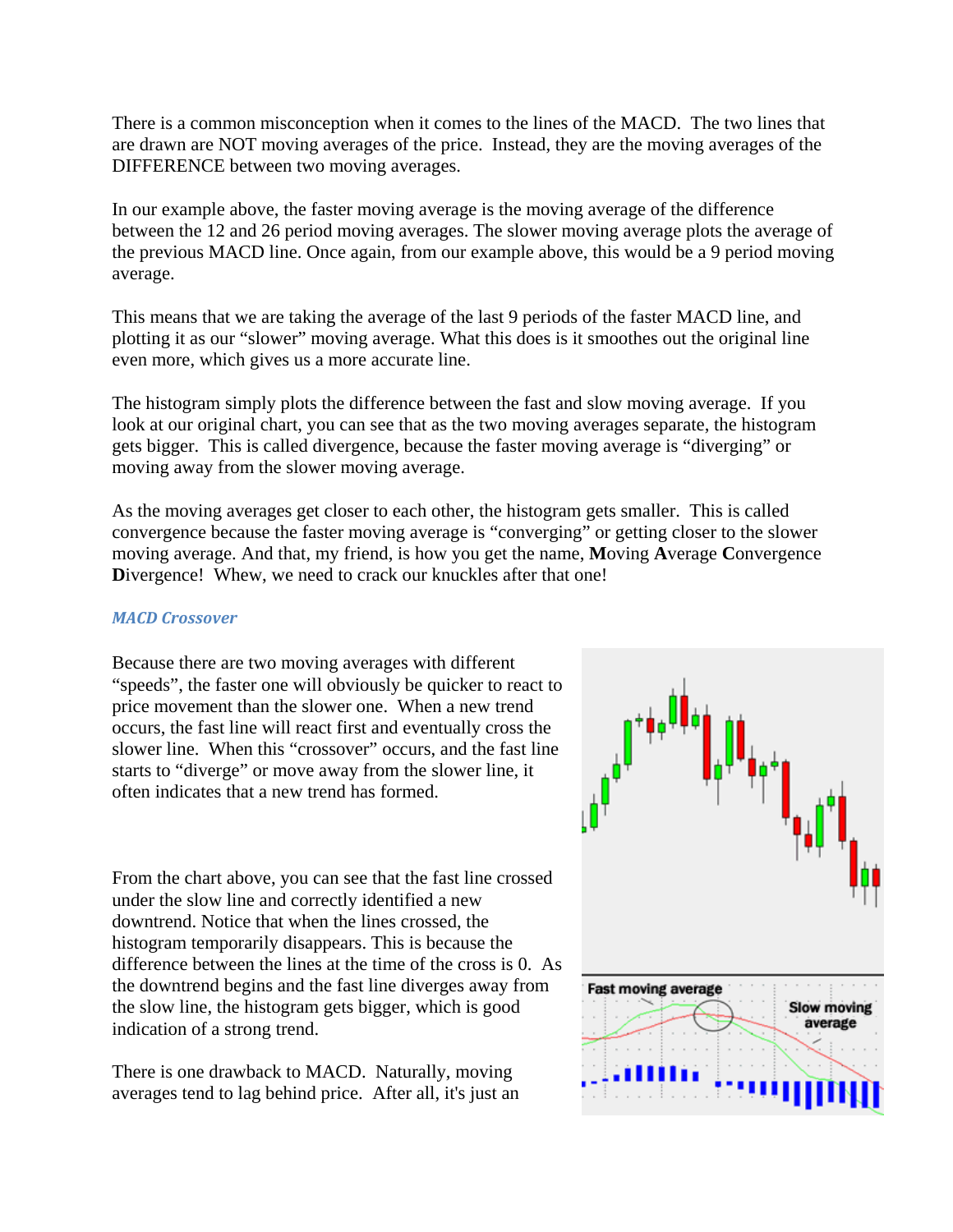average of historical prices. Since the MACD represents moving averages of **other** moving averages and is smoothed out by another moving average, you can imagine that there is quite a bit of lag. However, it is still one of the most favored tools by many traders.

## **Common Patterns**

#### *Head and Shoulders Pattern*

A head and shoulders pattern is also a trend reversal formation. It is formed by a peak (shoulder), followed by a higher peak (head), and then another lower peak (shoulder). A "neckline" is drawn by connecting the lowest points of the two troughs. The slope of this line can either be up or down. In my experience, when the slope is down, it produces a more reliable signal.



In this example, we can visibly see the head and shoulders pattern. The head is the 2nd peak and is the highest point in the pattern. The two shoulders also form peaks but do not exceed the height of the head.

With this formation, we look to make an entry order below the neckline. We can also calculate a target by measuring the high point of the head to the neckline. This distance is approximately how far the price will move after it breaks the neckline.

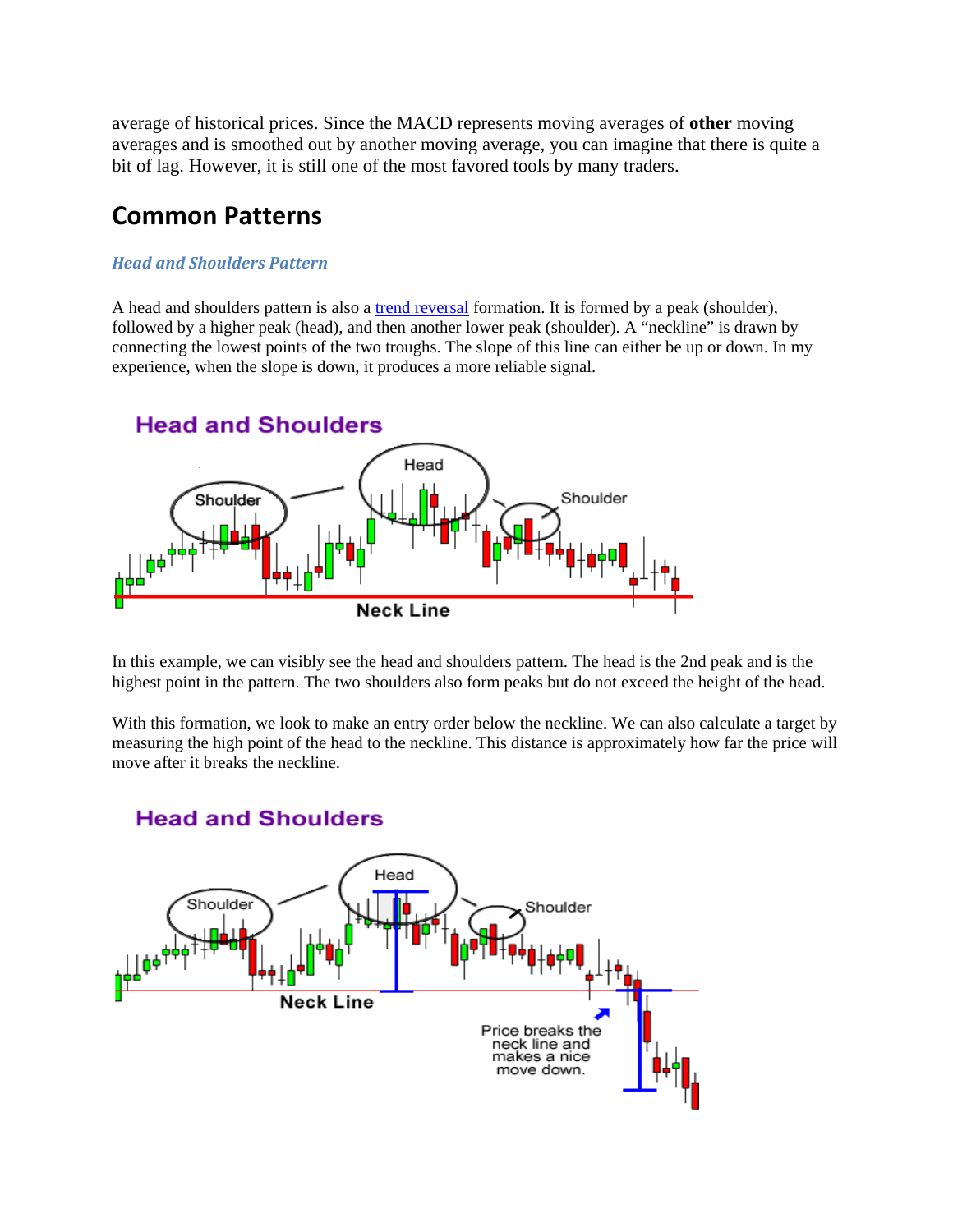You can see that once the price goes below the neckline it makes a move that is about the size of the distance between the head and the neckline.

#### *Ascending Triangles*

This type of formation occurs when there is a resistance level and a slope of higher lows. What happens during this time is that there is a certain level that the buyers cannot seem to exceed. However, they are gradually starting to push the price up as evident by the higher lows.



In the chart above, you can see that the buyers are starting to gain strength because they are making higher lows. They keep putting pressure on that resistance level and as a result, a breakout is bound to happen. Now the question is, "Which direction will it go? - Will the buyers be able to break that level or will the resistance be too strong?"

Many charting books will tell you that in most cases, the buyers will win this battle and the price will break out past the resistance. However, it has been my experience that this is not always the case. Sometimes the resistance level is too strong, and there is simply not enough buying power to push it through.

Most of the time the price will in fact go up. The point we are trying to make is that we do not care which direction the price goes, but we want to be ready for a movement in EITHER direction. In this case, we would set an entry order above the resistance line and below the slope of the higher lows.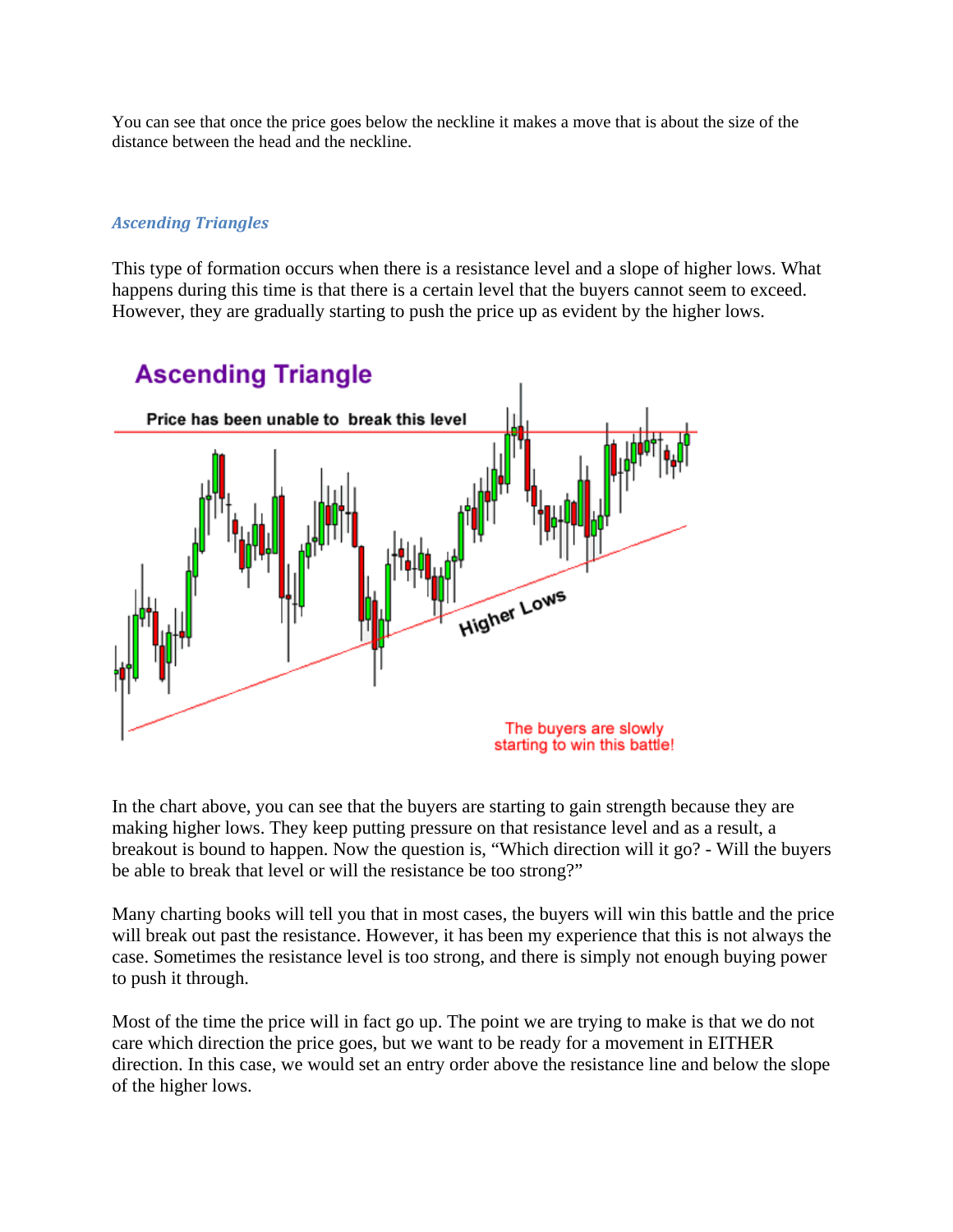

In this scenario, the buyers won the battle and the price proceeded to skyrocket!

## **Elliott Wave Theory**

Back in the old school days during the 1920-30s, there was this mad genius named Ralph Nelson Elliott. Elliott discovered that stock markets, thought to behave in a somewhat chaotic manner, actually, did not.

They traded in repetitive cycles, which he pointed out were the emotions of investors and traders caused by outside influences (ahem, CNBC) or the predominant psychology of the masses at the time.

Elliott explained that the upward and downward swings of the mass psychology always showed up in the same repetitive patterns, which were then divided into patterns he called "waves". He needed to claim this observation and so he came up with a super original name: The Elliott Wave Theory.

#### *The 5 – 3 Wave Patterns*

Mr. Elliott showed that a trending market moves in what he calls a 5-3 wave pattern. The first 5-wave pattern is called **impulse waves** and the last 3-wave pattern is called **corrective waves**.

Let's first take a look at the 5-wave impulse pattern. It's easier if you see it as a picture:

5. 3